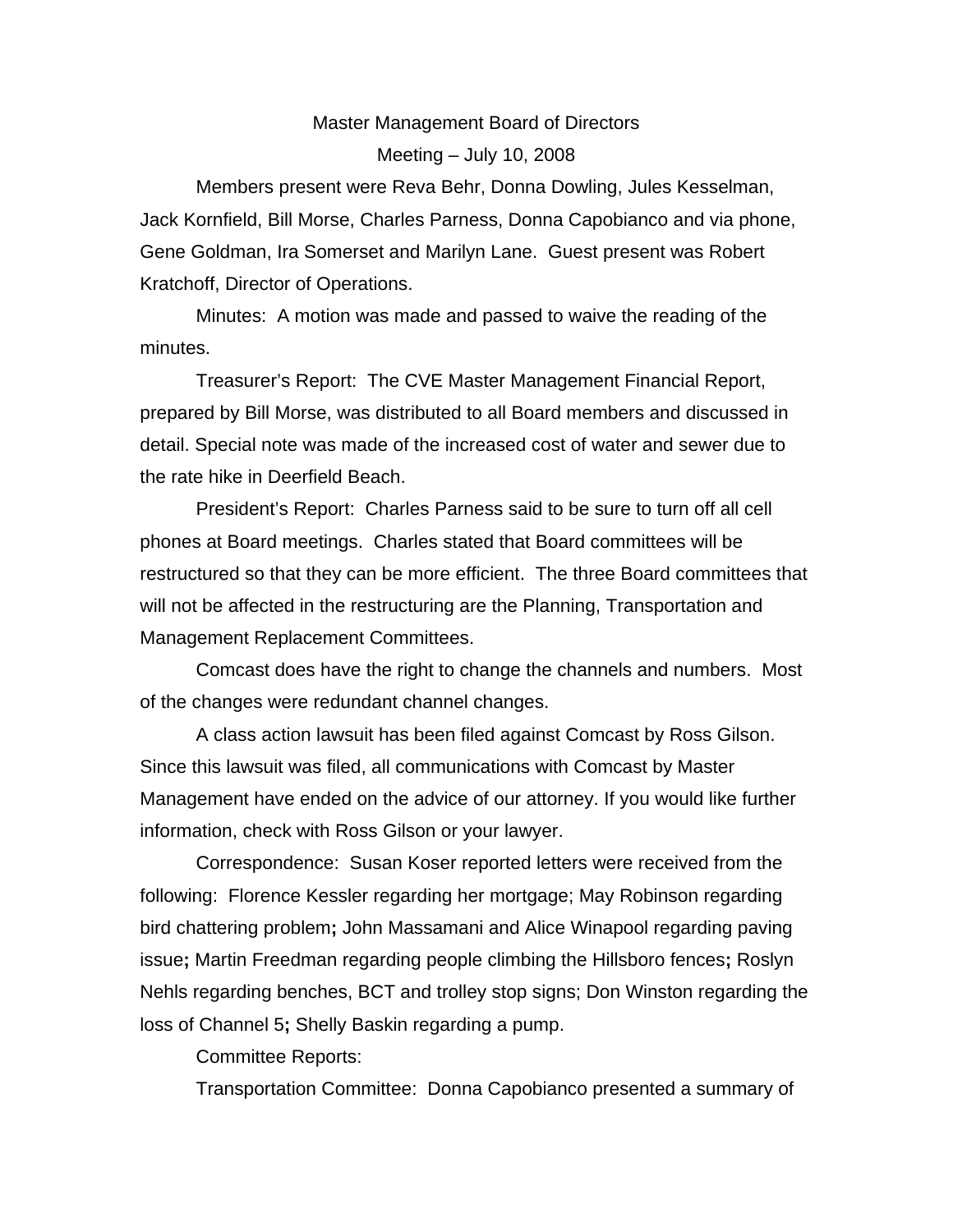the meeting that was held with Broward County Transportation. Once we gather all of the information and facts, we will then report to the community. The goal of the Master Management Board is to provide reasonable rider service to the community and to explore as many possible alternatives to provide transportation services for our residents.

Donna read a quote from a blog, written and posted, by Board member Jack Kornfield. She stated that she felt this was a public slander of this Board and was quite upsetting. She then asked the Chair to poll the Board, asking for the resignation of Jack Kornfield. The Chair then asked Jack to resign. The vote was eight--yes; one -- abstention; and one--no. Jack refused to resign. Donna then asked that the Board reprimand Jack Kornfield for his actions and remove him from every Board committee, as well as bar him from being reappointed to any committee for the remainder of this year. The vote was nine--yes and one- no. This action is being carried out.

Operations:Director of Operations, Bob Kratchoff,

TREE TRIMMING - 95% completed.

Contractors: It has been rumored that we have hired contractors that are not licensed or insured. Please be advised that we do not hire contractors without a license, worker's comp or insurance.

WHITE FLY - There is a major infiltration around the Village. He stated that he is currently getting proposals to treat this issue. The Master Management property has been inspected and is infected. The other properties/buildings have not been inspected; this will be an additional cost. Bob will set up a meeting with COOCVE to discuss this issue with the other buildings/properties.

ACCESS CONTROL SYSTEM - Bob contacted ABDI with regard to leasing equipment, and it is \$9,672 for three years; to purchase equipment is \$6,896. After a discussion, a motion was made to purchase a new Access Control System from ABDI, as listed on the proposal, for \$6,896. Motion was seconded and passed unanimously.

HURRICANE PREPAREDNESS - Bob spoke to National and Seacrest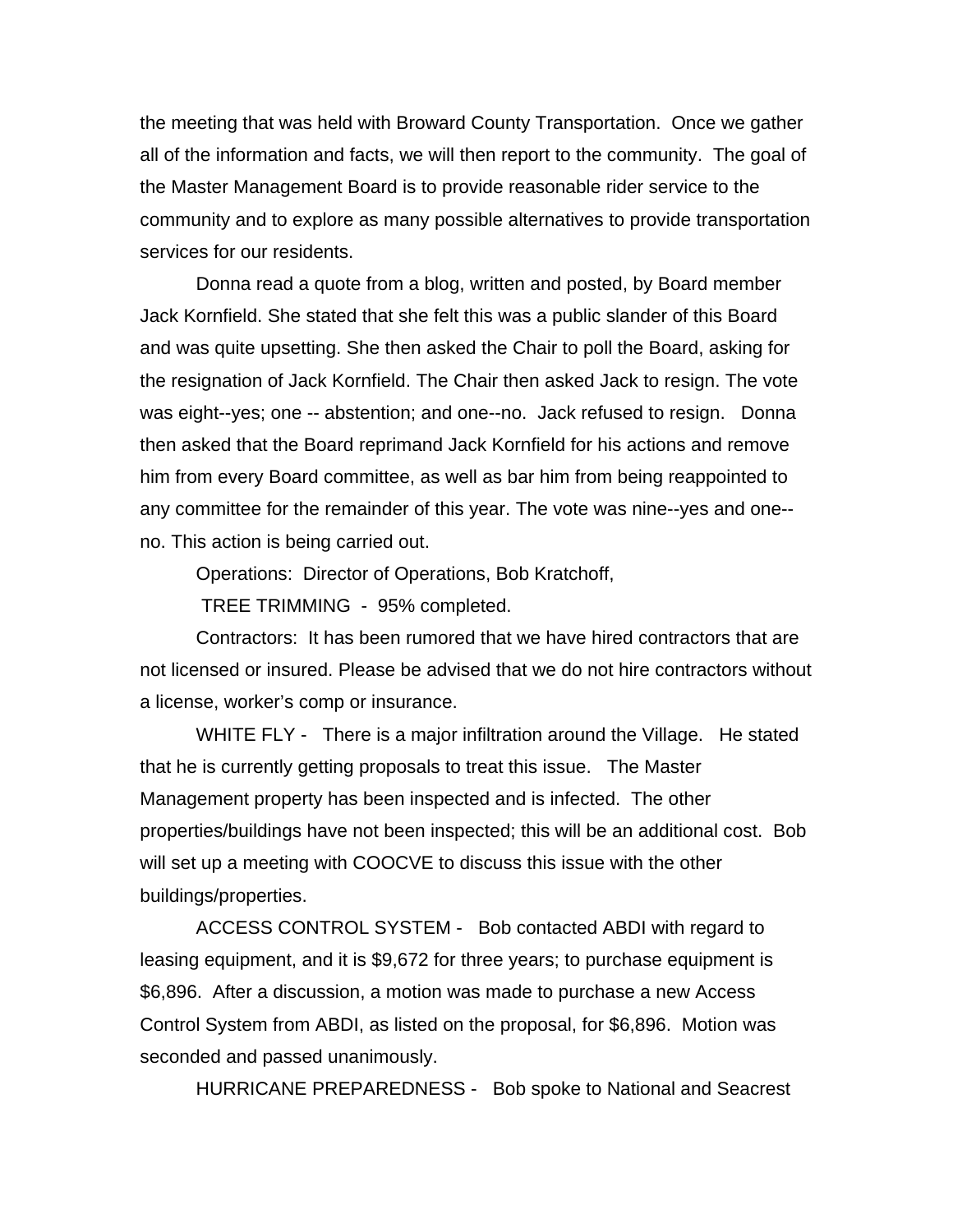regarding hurricane preparedness. They both prepared a detailed package, and copies will be distributed to all Board members. After the Board reviews this information, it will be discussed at the next Board Meeting.

Management Company Replacement Committee:Donna Capobianco Donna discussed a meeting which was held on July 7, 2008 with herself, Bob Kratchoff, Charles Parness and Toby from Seacrest. A three-segmented contract was discussed. This contract would include landscaping services, facilities maintenance services and onsite business management services. Seacrest will be replying back with a proposal. The committee is currently putting an RFP together.

Charles Parness reported on a request from United Security asking for a mid-contract increase. The increase of \$.27 per hour (about \$25,000 per year) was discussed. The proposed increase was rejected. Charles Parness will send a letter to United Security, quoting the January 11, 2007 Board minutes, which states that there will be no further increases for the life of the contract.

GOLF COURSE - A discussion was held on the pros and cons regarding the purchase of the golf course property. It was recommended that we have set up a committee to formally investigate exactly what is involved and refer to Mark Bogan to see if we can legally own golf course property. Bill Morse will send an e-mail to Mark Bogan and Charles Parness will form a committee on this issue.

Gallery Comments/Questions:

Joe Rubino stated that he appreciates the microphones used today and asked if it is a Master Management system or if it goes with the rooms. Yes was the answer to both questions.

Carol Lerner thanked everyone for a good meeting. She said that she is concerned about the transportation issue.

Rhonda Pitone spoke regarding the golf course and Comcast.

Joe Rubino asked if there is a cablevision committee and why Channels 8 and 15 blank.

Roslyn Nehls stated she would like to volunteer for the transportation